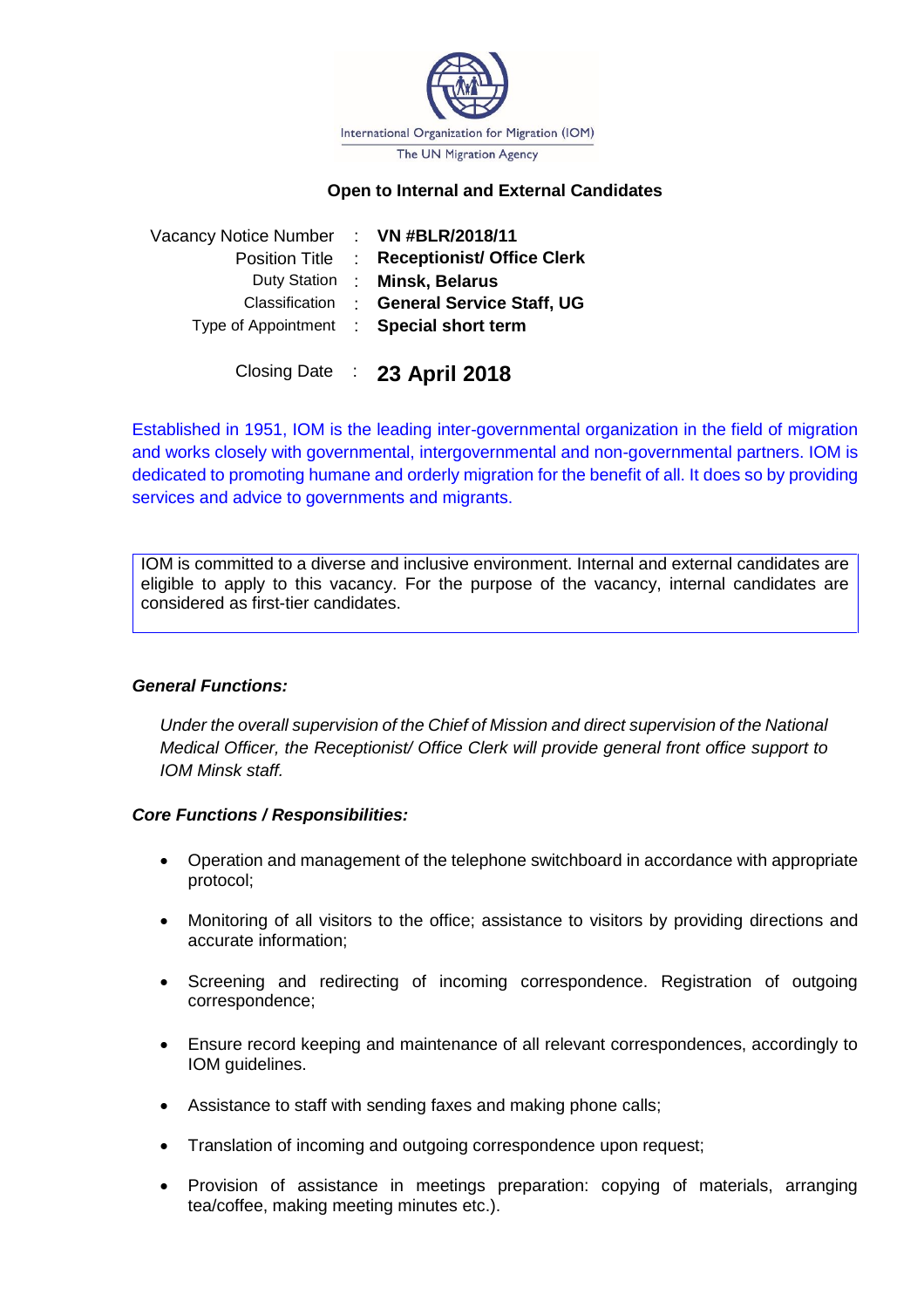Perform other duties as may be assigned by COM or National Medical Officer.

# *Required Qualifications and Experience*

- University Degree in international relations, linguistics or other related field would be an advantage;
- Good knowledge of information technology and proficiency in Microsoft Office applications especially Excel, Word, PowerPoint, Publisher, and SharePoint;
- 2-3 years of relevant work experience;

## *Languages*

English – fluent /written and spoken Russian – fluent /written and spoken

### *Technical:*

- Excellent communication skills, ability to listen, adapt and explain;
- Excellent drafting and translating/interpreting skills both in Russian and English;
- Ability to establish, maintain effective working relationships with staff and visitors;
- Strong computer and internet research skills.

### *Required Competencies*

### *Behavioral*

- Accountability takes responsibility for action and manages constructive criticisms
- Client Orientation works effectively well with clients and stakeholders
- Continuous Learning promotes continuous learning for self and others
- Communication listens and communicates clearly, adapting delivery to the audience
- Creativity and Initiative actively seeks new ways of improving programmes or services
- Leadership and Negotiation develops effective partnerships with internal and external stakeholders;
- Performance Management identify ways and implement actions to improve performance of self and others.
- Planning and Organizing plans work, anticipates risks, and sets goals within area of responsibility;
- Professionalism displays mastery of subject matter
- Teamwork contributes to a collegial team environment; incorporates gender related needs, perspectives, concerns and promotes equal gender participation.
- Technological Awareness displays awareness of relevant technological solutions;
- Resource Mobilization works with internal and external stakeholders to meet resource needs of IOM.

### *Other*

Any offer made to the candidate in relation to this special vacancy notice is subject to funding confirmation.

Appointment will be subject to certification that the candidate is medically fit for appointment and security clearances.